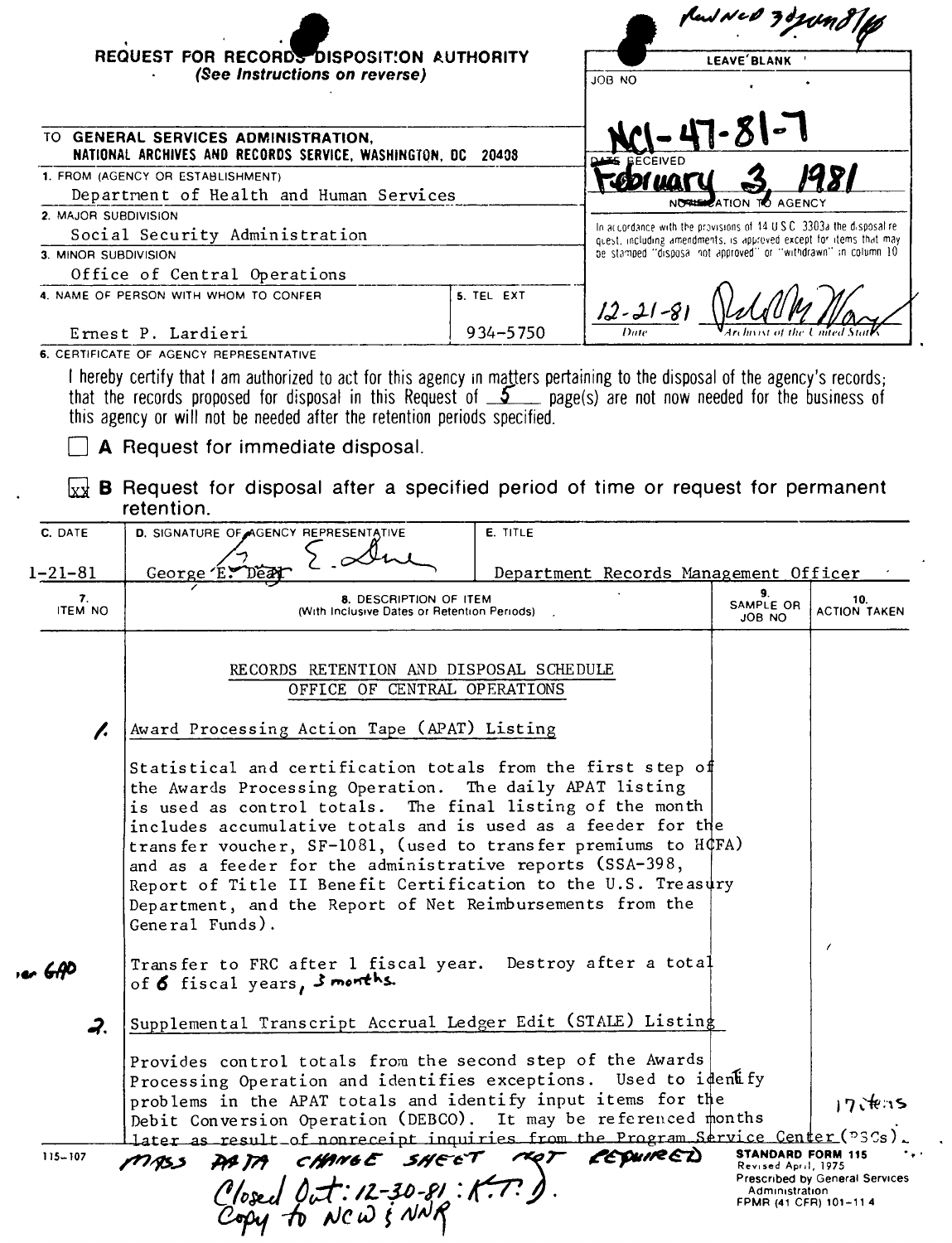|                      | <b>Request for Records Disposition Authority-Continuation</b>                                                                | JOB NO.                                                                                                                                                                                                                                                                                                                                                                                                                                                                                                                                                                                                                                                                                                                                                                                                                                                                                                                                                                                                                                                                                                                                                                                                                                                                      |                           | PAGE OF 5                  |
|----------------------|------------------------------------------------------------------------------------------------------------------------------|------------------------------------------------------------------------------------------------------------------------------------------------------------------------------------------------------------------------------------------------------------------------------------------------------------------------------------------------------------------------------------------------------------------------------------------------------------------------------------------------------------------------------------------------------------------------------------------------------------------------------------------------------------------------------------------------------------------------------------------------------------------------------------------------------------------------------------------------------------------------------------------------------------------------------------------------------------------------------------------------------------------------------------------------------------------------------------------------------------------------------------------------------------------------------------------------------------------------------------------------------------------------------|---------------------------|----------------------------|
| 7.<br><b>ITEM NO</b> | <b>8. DESCRIPTION OF ITEM</b><br>(With Inclusive Dates or Retention Periods)                                                 |                                                                                                                                                                                                                                                                                                                                                                                                                                                                                                                                                                                                                                                                                                                                                                                                                                                                                                                                                                                                                                                                                                                                                                                                                                                                              | 9.<br>SAMPLE OR<br>JOB NO | 10.<br><b>ACTION TAKEN</b> |
|                      | $ (\text{con.}) $                                                                                                            |                                                                                                                                                                                                                                                                                                                                                                                                                                                                                                                                                                                                                                                                                                                                                                                                                                                                                                                                                                                                                                                                                                                                                                                                                                                                              |                           |                            |
|                      | Exceptions become documentation to support issuances of<br>replacement checks.                                               |                                                                                                                                                                                                                                                                                                                                                                                                                                                                                                                                                                                                                                                                                                                                                                                                                                                                                                                                                                                                                                                                                                                                                                                                                                                                              |                           |                            |
| per GAO              | Transfer to FRC after 1 year. Destroy after a total<br>of 6 fiscal years, 3 months.                                          |                                                                                                                                                                                                                                                                                                                                                                                                                                                                                                                                                                                                                                                                                                                                                                                                                                                                                                                                                                                                                                                                                                                                                                                                                                                                              |                           |                            |
| . گ                  | Listing                                                                                                                      | Claims System Pass of the Regular Transcript (C-SPOT-RUN) Totals<br>Produced monthly of data extracted from the Master Benefici $\vert$ ary<br>Record: The underpayment totals are used in the Report of $[0$ verpayment,<br>Transfer to FRC after 1 fiscal year. Destroy after a total of $\delta$<br>Regular Transcripts Totals and Regular Transcript Segment Totals<br>regular monthly benefits checks. Totals are provided by segment<br>The area totals are referenced<br>only when out-of-balance conditions occur. The segment totals<br>summaries are used for balancing and certification and support<br>the form SSA-110, Voucher and Schedule of Payments sent to Treasury<br>Transfer to FRC after 1 fiscal year. Destroy after a total of 6 years',<br>Provides control totals by areas and segment for postentitlement<br>current month accruals in orbit. Produced daily and must be balanced<br>to the Systems Integrity Fiscal Totals (SIFT) automated worksheets.<br>Lists are not used unless an out-of-balance or irregularity occurs.<br>Daily listing provides a current run total and an accumulative total.<br>The final listing of the month is used to balance the Treasury<br>amounts payable for a specific run date. It is used to balance the |                           |                            |
|                      | Underpayments and Accrued Liabilities - There is also a page<br>of national cumulative totals.                               |                                                                                                                                                                                                                                                                                                                                                                                                                                                                                                                                                                                                                                                                                                                                                                                                                                                                                                                                                                                                                                                                                                                                                                                                                                                                              |                           |                            |
| per GAO              | fiscal years, 3 months.                                                                                                      |                                                                                                                                                                                                                                                                                                                                                                                                                                                                                                                                                                                                                                                                                                                                                                                                                                                                                                                                                                                                                                                                                                                                                                                                                                                                              |                           |                            |
| 4.                   |                                                                                                                              |                                                                                                                                                                                                                                                                                                                                                                                                                                                                                                                                                                                                                                                                                                                                                                                                                                                                                                                                                                                                                                                                                                                                                                                                                                                                              |                           |                            |
|                      | Provides totals which are used for controlling and certifying<br>which are subdivided into areas.<br>by the PSCs.            |                                                                                                                                                                                                                                                                                                                                                                                                                                                                                                                                                                                                                                                                                                                                                                                                                                                                                                                                                                                                                                                                                                                                                                                                                                                                              |                           |                            |
|                      | 3 months retention.                                                                                                          |                                                                                                                                                                                                                                                                                                                                                                                                                                                                                                                                                                                                                                                                                                                                                                                                                                                                                                                                                                                                                                                                                                                                                                                                                                                                              |                           |                            |
| $\mathcal{S}$        | Orbit Search Operation (ORBSER) Listing                                                                                      |                                                                                                                                                                                                                                                                                                                                                                                                                                                                                                                                                                                                                                                                                                                                                                                                                                                                                                                                                                                                                                                                                                                                                                                                                                                                              |                           |                            |
|                      | Operation Payment tape.                                                                                                      |                                                                                                                                                                                                                                                                                                                                                                                                                                                                                                                                                                                                                                                                                                                                                                                                                                                                                                                                                                                                                                                                                                                                                                                                                                                                              |                           |                            |
|                      | Destroy after 1 fiscal year.                                                                                                 |                                                                                                                                                                                                                                                                                                                                                                                                                                                                                                                                                                                                                                                                                                                                                                                                                                                                                                                                                                                                                                                                                                                                                                                                                                                                              |                           |                            |
| 6.                   | Coal Mine (Black Lung) Totals Listing                                                                                        |                                                                                                                                                                                                                                                                                                                                                                                                                                                                                                                                                                                                                                                                                                                                                                                                                                                                                                                                                                                                                                                                                                                                                                                                                                                                              |                           |                            |
|                      | Produced daily showing the number of Coal Miner payments and<br>Prior Month Accrual (PMA) merge (Treasury Operation totals). |                                                                                                                                                                                                                                                                                                                                                                                                                                                                                                                                                                                                                                                                                                                                                                                                                                                                                                                                                                                                                                                                                                                                                                                                                                                                              |                           |                            |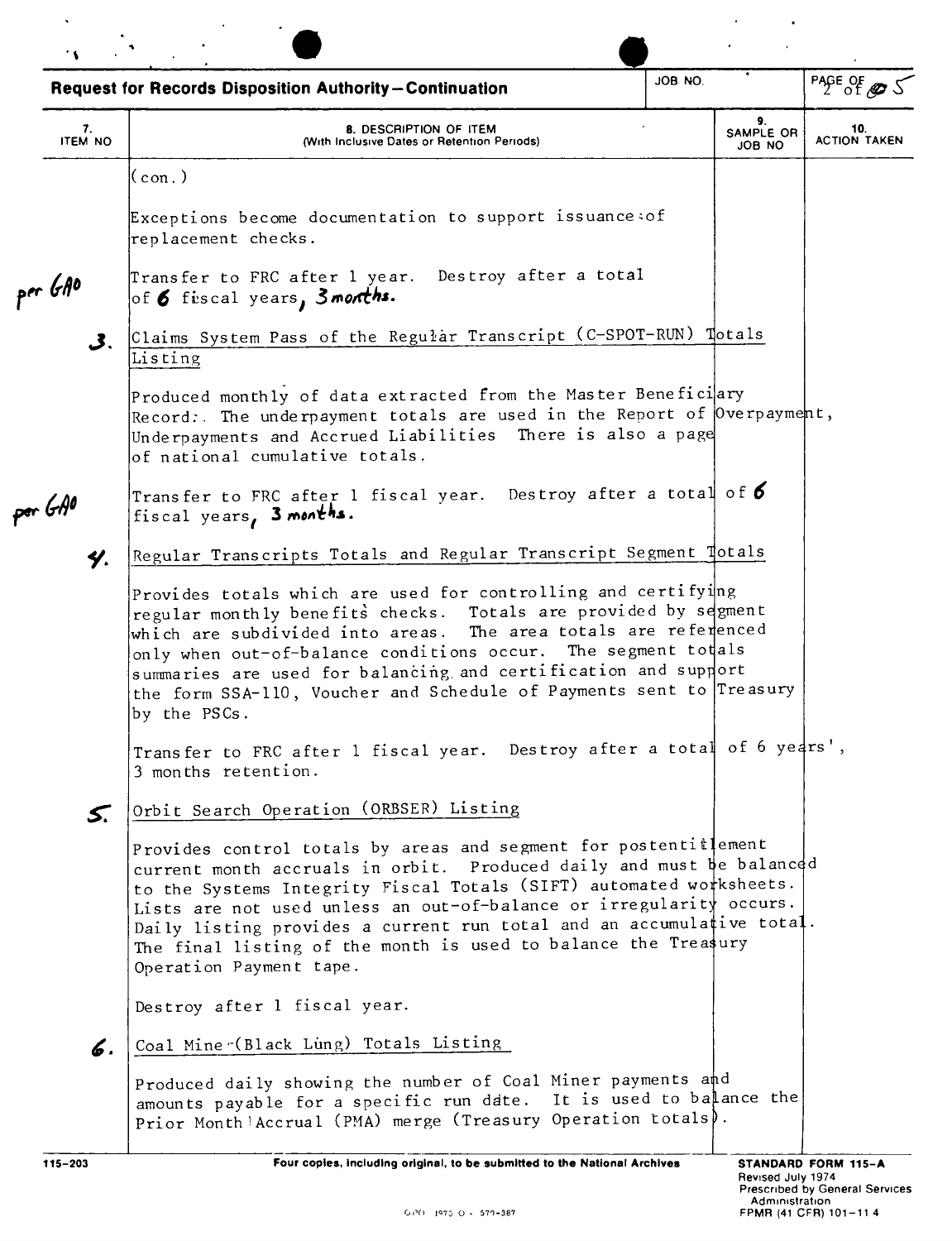| 7.<br><b>ITEM NO</b><br>Transfer to FRC after 1 fiscal year. Destroy after a total<br>per GAO<br>of 6 fiscal years, 3 menths<br>Immediate Payment Critical Case(IMPACC) Listing<br>7.<br>Produced daily showing the number of IMPACC payments and amounts<br>payable for a specific run date. Designates payments to be<br>made immediately as opposed to day two payments. Used to balance<br>the Prior Month Accrual (PMA) merge (Treasury Operation totals).<br>Transfer to FRC after 1 fiscal year. Destroy after a total of<br>6 years', 3 months' retention.<br>Separate Operation for Billing, Entitlement and Remittances (SOBER)<br>8.<br>Listing<br>Produced daily showing the number of SOBER payments and amounts payable<br>(excess premium refunds) for a specific run date. It is used to<br>balance the PMA merge (Treasury Operation totals). Reflects feeder<br>information for trust fund transfers and is manually accumulated for<br>reporting purposes.<br>Transfer to FRC after 1 fiscal year. Destroy after a total of 6 figcal<br>por GAO<br>years, 3 months.<br>9.<br>Prior Month Accrual (PMA) Merge Totals Listing<br>Produced daily, consisting of National and Regional Disbursing<br>Center (RDC) totals. The national totals are used for balancing;<br>the separate RDC totals are used to support the payment vouchers<br>(SSA-110's) which are prepared in the PSCs.<br>Transfer to FRC after 1 fiscal year. Destroy after a total of 6<br>per GAO<br>fiscal years, 3 months.<br>Current Month   Accrual (CMA) Merge Totals Listing<br>10.<br>Produced monthly consisting of National and Regional Disbursing Center<br>(RDC) totals. The national totals are used for balancing to the totals<br>on the Systems Integrity Fiscal Totals (SIFT) automated worksheets.<br>RDC totals are used as a basis for the payment vouchers (S\$A-110's)<br>which are prepared in the PSCs.<br>Transfer to FRC after 1 fiscal year. Destroy after a total of $\delta$<br>$P^{\bullet\star}$ $\epsilon$ AO<br>fiscal years, 3 months. | <b>Request for Records Disposition Authority-Continuation</b>                |  |                           | PAGE OF                          |
|--------------------------------------------------------------------------------------------------------------------------------------------------------------------------------------------------------------------------------------------------------------------------------------------------------------------------------------------------------------------------------------------------------------------------------------------------------------------------------------------------------------------------------------------------------------------------------------------------------------------------------------------------------------------------------------------------------------------------------------------------------------------------------------------------------------------------------------------------------------------------------------------------------------------------------------------------------------------------------------------------------------------------------------------------------------------------------------------------------------------------------------------------------------------------------------------------------------------------------------------------------------------------------------------------------------------------------------------------------------------------------------------------------------------------------------------------------------------------------------------------------------------------------------------------------------------------------------------------------------------------------------------------------------------------------------------------------------------------------------------------------------------------------------------------------------------------------------------------------------------------------------------------------------------------------------------------------------------------------------------------------------------------------------------------------------|------------------------------------------------------------------------------|--|---------------------------|----------------------------------|
|                                                                                                                                                                                                                                                                                                                                                                                                                                                                                                                                                                                                                                                                                                                                                                                                                                                                                                                                                                                                                                                                                                                                                                                                                                                                                                                                                                                                                                                                                                                                                                                                                                                                                                                                                                                                                                                                                                                                                                                                                                                              | <b>8. DESCRIPTION OF ITEM</b><br>(With Inclusive Dates or Retention Periods) |  | 9.<br>SAMPLE OR<br>ON 8OL | 39<br>10.<br><b>ACTION TAKEN</b> |
|                                                                                                                                                                                                                                                                                                                                                                                                                                                                                                                                                                                                                                                                                                                                                                                                                                                                                                                                                                                                                                                                                                                                                                                                                                                                                                                                                                                                                                                                                                                                                                                                                                                                                                                                                                                                                                                                                                                                                                                                                                                              |                                                                              |  |                           |                                  |
|                                                                                                                                                                                                                                                                                                                                                                                                                                                                                                                                                                                                                                                                                                                                                                                                                                                                                                                                                                                                                                                                                                                                                                                                                                                                                                                                                                                                                                                                                                                                                                                                                                                                                                                                                                                                                                                                                                                                                                                                                                                              |                                                                              |  |                           |                                  |
|                                                                                                                                                                                                                                                                                                                                                                                                                                                                                                                                                                                                                                                                                                                                                                                                                                                                                                                                                                                                                                                                                                                                                                                                                                                                                                                                                                                                                                                                                                                                                                                                                                                                                                                                                                                                                                                                                                                                                                                                                                                              |                                                                              |  |                           |                                  |
|                                                                                                                                                                                                                                                                                                                                                                                                                                                                                                                                                                                                                                                                                                                                                                                                                                                                                                                                                                                                                                                                                                                                                                                                                                                                                                                                                                                                                                                                                                                                                                                                                                                                                                                                                                                                                                                                                                                                                                                                                                                              |                                                                              |  |                           |                                  |
|                                                                                                                                                                                                                                                                                                                                                                                                                                                                                                                                                                                                                                                                                                                                                                                                                                                                                                                                                                                                                                                                                                                                                                                                                                                                                                                                                                                                                                                                                                                                                                                                                                                                                                                                                                                                                                                                                                                                                                                                                                                              |                                                                              |  |                           |                                  |
|                                                                                                                                                                                                                                                                                                                                                                                                                                                                                                                                                                                                                                                                                                                                                                                                                                                                                                                                                                                                                                                                                                                                                                                                                                                                                                                                                                                                                                                                                                                                                                                                                                                                                                                                                                                                                                                                                                                                                                                                                                                              |                                                                              |  |                           |                                  |
|                                                                                                                                                                                                                                                                                                                                                                                                                                                                                                                                                                                                                                                                                                                                                                                                                                                                                                                                                                                                                                                                                                                                                                                                                                                                                                                                                                                                                                                                                                                                                                                                                                                                                                                                                                                                                                                                                                                                                                                                                                                              |                                                                              |  |                           |                                  |
|                                                                                                                                                                                                                                                                                                                                                                                                                                                                                                                                                                                                                                                                                                                                                                                                                                                                                                                                                                                                                                                                                                                                                                                                                                                                                                                                                                                                                                                                                                                                                                                                                                                                                                                                                                                                                                                                                                                                                                                                                                                              |                                                                              |  |                           |                                  |
|                                                                                                                                                                                                                                                                                                                                                                                                                                                                                                                                                                                                                                                                                                                                                                                                                                                                                                                                                                                                                                                                                                                                                                                                                                                                                                                                                                                                                                                                                                                                                                                                                                                                                                                                                                                                                                                                                                                                                                                                                                                              |                                                                              |  |                           |                                  |
|                                                                                                                                                                                                                                                                                                                                                                                                                                                                                                                                                                                                                                                                                                                                                                                                                                                                                                                                                                                                                                                                                                                                                                                                                                                                                                                                                                                                                                                                                                                                                                                                                                                                                                                                                                                                                                                                                                                                                                                                                                                              |                                                                              |  |                           |                                  |
|                                                                                                                                                                                                                                                                                                                                                                                                                                                                                                                                                                                                                                                                                                                                                                                                                                                                                                                                                                                                                                                                                                                                                                                                                                                                                                                                                                                                                                                                                                                                                                                                                                                                                                                                                                                                                                                                                                                                                                                                                                                              |                                                                              |  |                           |                                  |
|                                                                                                                                                                                                                                                                                                                                                                                                                                                                                                                                                                                                                                                                                                                                                                                                                                                                                                                                                                                                                                                                                                                                                                                                                                                                                                                                                                                                                                                                                                                                                                                                                                                                                                                                                                                                                                                                                                                                                                                                                                                              |                                                                              |  |                           | Th e                             |
|                                                                                                                                                                                                                                                                                                                                                                                                                                                                                                                                                                                                                                                                                                                                                                                                                                                                                                                                                                                                                                                                                                                                                                                                                                                                                                                                                                                                                                                                                                                                                                                                                                                                                                                                                                                                                                                                                                                                                                                                                                                              |                                                                              |  |                           |                                  |
| Hold Check Totals Listing<br>$\mathcal{U}$ .                                                                                                                                                                                                                                                                                                                                                                                                                                                                                                                                                                                                                                                                                                                                                                                                                                                                                                                                                                                                                                                                                                                                                                                                                                                                                                                                                                                                                                                                                                                                                                                                                                                                                                                                                                                                                                                                                                                                                                                                                 |                                                                              |  |                           |                                  |

 $\bar{\mathcal{A}}$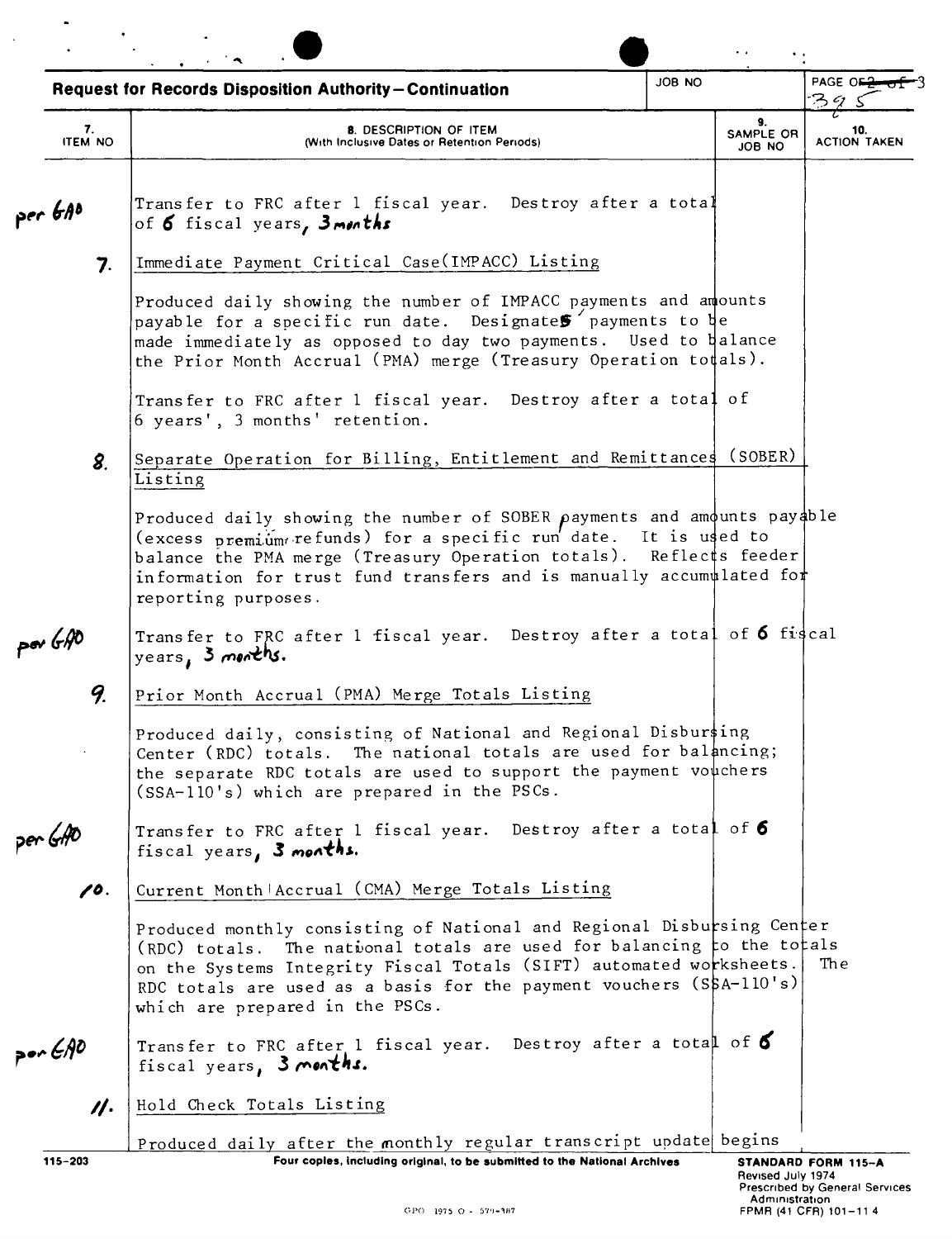|                      | <b>Request for Records Disposition Authority-Continuation</b>                                                                                                                                                                                                                                                                                                                               | JOB NO.    |                           | PAGE OF<br>$\chi$ of $\chi$ |
|----------------------|---------------------------------------------------------------------------------------------------------------------------------------------------------------------------------------------------------------------------------------------------------------------------------------------------------------------------------------------------------------------------------------------|------------|---------------------------|-----------------------------|
| 7.<br><b>ITEM NO</b> | <b>8. DESCRIPTION OF ITEM</b><br>(With Inclusive Dates or Retention Periods)                                                                                                                                                                                                                                                                                                                |            | 9.<br>SAMPLE OR<br>JOB NO | 10.<br><b>ACTION TAKEN</b>  |
|                      | $(\text{con.})$                                                                                                                                                                                                                                                                                                                                                                             |            |                           |                             |
|                      | and continues through the last day of the operating month.<br>It contains totals for the hold check tape files.<br>are used for balancing to the "Other hold check" totals<br>on the Systems Integrity Fiscal Totals (SIFT) automated<br>worksheets. After balancing, totals are provided to the PSCs.                                                                                      | The totals |                           |                             |
| per GAO              | Transfer to FRC after 1 fiscal year. Destroy after a total of<br>6 fiscal years, 3 months.                                                                                                                                                                                                                                                                                                  |            |                           |                             |
| 19.                  | Systems Integrity Fiscal Totals (SIFT) Automated Worksheets                                                                                                                                                                                                                                                                                                                                 |            |                           |                             |
|                      | Produced daily and consists of statistical and control totals<br>of all payment transactions processed through the postentitlement<br>operation and entered into the Payment Update (PUT) merge. Provides<br>control totals for balancing to payment tapes and changes do the MBR.<br>The totals are produced by run date and on segment basis.<br>constitutes the control account ledgers. |            | lIt                       |                             |
|                      | $\omega$<br><i>A</i> . Daily Worksheets - except as noted below, destroy after 1 month.                                                                                                                                                                                                                                                                                                     |            |                           |                             |
|                      | Exceptions:<br>The following pages are used in the balanding operation                                                                                                                                                                                                                                                                                                                      |            |                           |                             |
|                      | Page 81 of the run total balances Prior Month Accrual<br>(PMA) merges. (The segment page 81 is used only if an out-<br>of-balance is detected.)                                                                                                                                                                                                                                             |            |                           |                             |
|                      | Page 82 of each of the 20 segments is used to balance the<br>Postentitlement Current Month'Accrual (PCMA) segment pages.                                                                                                                                                                                                                                                                    |            |                           |                             |
|                      | Page 87 of each of the 20 segments is used to balance<br>the Hold Check Tape and compute the PCMA's in orbit.                                                                                                                                                                                                                                                                               |            |                           |                             |
|                      | Exceptions:<br>(a)<br>Transfer to FRC after 1 fiscal year. Destroy after a total of<br>$ 6 \text{ years}', 3 \text{ months}'$ retention.                                                                                                                                                                                                                                                    |            |                           |                             |
| $\mathbf{b}$         | Monthly Worksheets - the final SIFT produces summary and adcumlative<br>statistics for each update month of all ledger categories and segments.                                                                                                                                                                                                                                             |            |                           |                             |
|                      | The following pages are used from the final SIFT for balancing<br>a.<br>the regular transcript:                                                                                                                                                                                                                                                                                             |            |                           |                             |
|                      | Segment Totals page $73$ -- Postentitlement debits<br>Segment Totals page 75 -- Postentitlement credits<br>Segment Totals page 71 -- Regular Transcript Current Month Accruals (CMA's<br>Segment Totals page 72 -- Reversals of Regular Transcript Current                                                                                                                                  |            |                           |                             |

Month *tab* **Four copies**, Including original, to be submitted to the National Archives STANDARD FORM 115-203

 $\overline{\phantom{m}}$ لسبب

 $\ddot{\phantom{a}}$